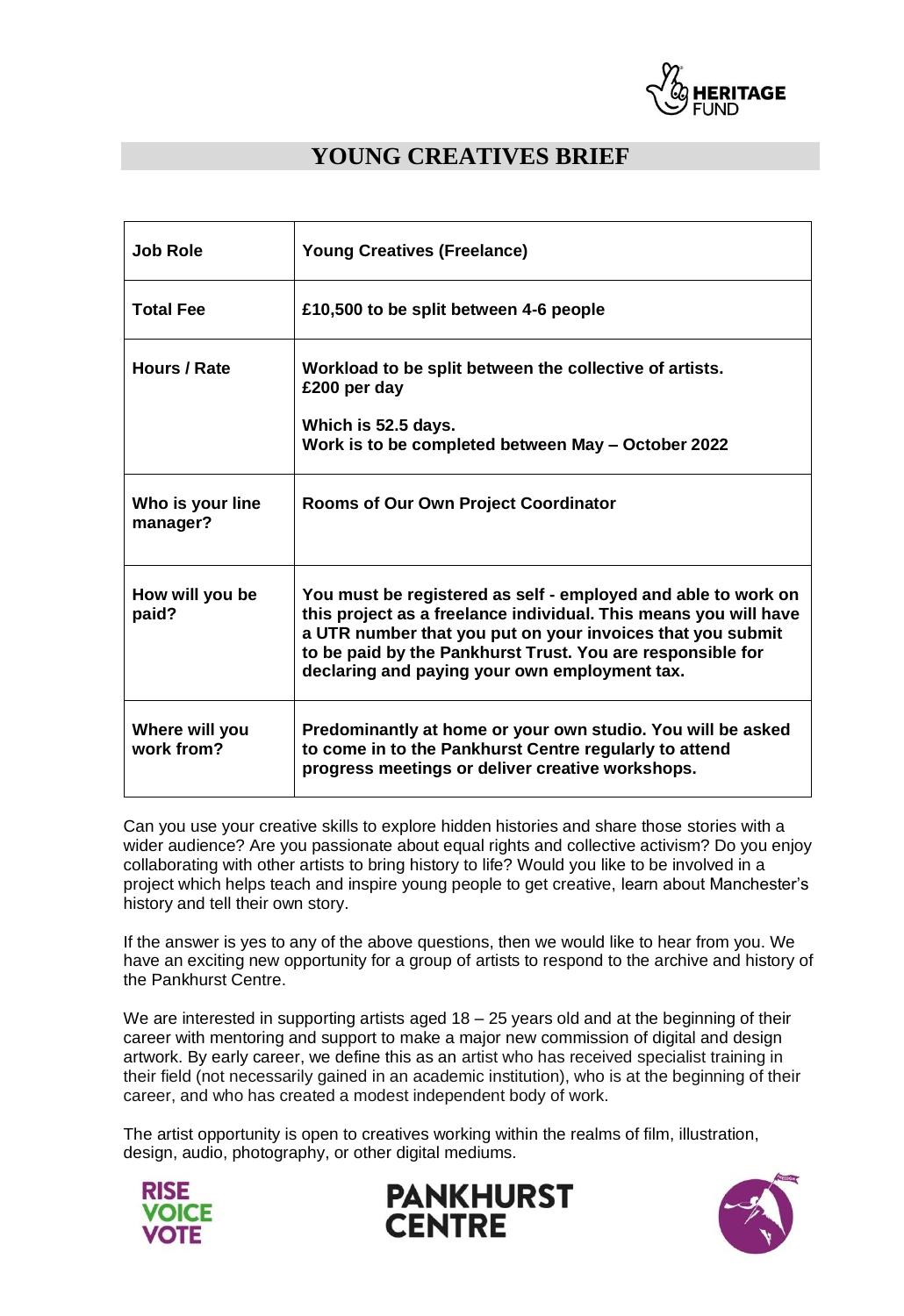

## **What is the Rooms of Our Own project?**

Rooms of our own: A Herstory of the Pankhurst Centre explores the 'herstory' or history of the Pankhurst Centre. Focusing on the centre as a place of women's activism, from the campaign to save the building in the 1970s and 1980s to the merger with Manchester Women's Aid in 2014. The project is funded by the National Lottery Heritage Fund.

There are lots of different parts or outputs to the project. These include:

- Cataloguing and digitising the archive that exists in the Pankhurst Centre.
- Sound recording interviews with women involved in the running of the Pankhurst Centre.
- Hosting free creative workshops with people aged 16-18 years old inspired by the documents, photographs etc. collected in the archive.
- Commission 4-6 young creatives aged between 18-25 years old to produce design and digital work.
- A final public exhibition or event displaying the work made throughout the project.

## **CREATIVE BRIEF:**

The Pankhurst Trust are looking for  $4 - 6$  young creative professional artists to work together to create an exciting new digital art piece for the Rooms of Our Own Project. The artists must be aged between 18-25 years old and self-classify as 'Early career'. By 'Early Career', we define this as an artist who has received specialist training in their field (not necessarily gained in an academic institution), who is at the beginning of their career, and who has created a modest independent body of work.

The creatives must be interested in collaborating and have a passion for inspiring young people with Manchester's history and heritage.

The artists may be interested in film, illustration, design, audio, photography or other digital mediums.

You can apply as an individual artist looking to make connections and collaborate or you can apply as a collective of people already creating work together. You must indicate in your application if you are applying as an individual or as a collective.

The brief is in two parts. The first part is to make a piece of digital artwork and the second is to help run creative workshops with young people in Manchester in the Summer of 2022.

### **Part 1: Digital artwork**

The young creatives will create an innovative and dynamic piece of digital artwork which tells the stories uncovered in the Rooms of our own project. Therefore, the final artwork must be inspired by themes in the archive and the history of the Pankhurst Centre. These themes could include an artwork about personal identity, collective activism, human rights and equal rights.

The purpose of the final art piece is to encourage more people to learn about and become interested in the recent history of the Pankhurst Trust.

The final artwork will go on public digital display in October 2022 so must be finished by September 2022.





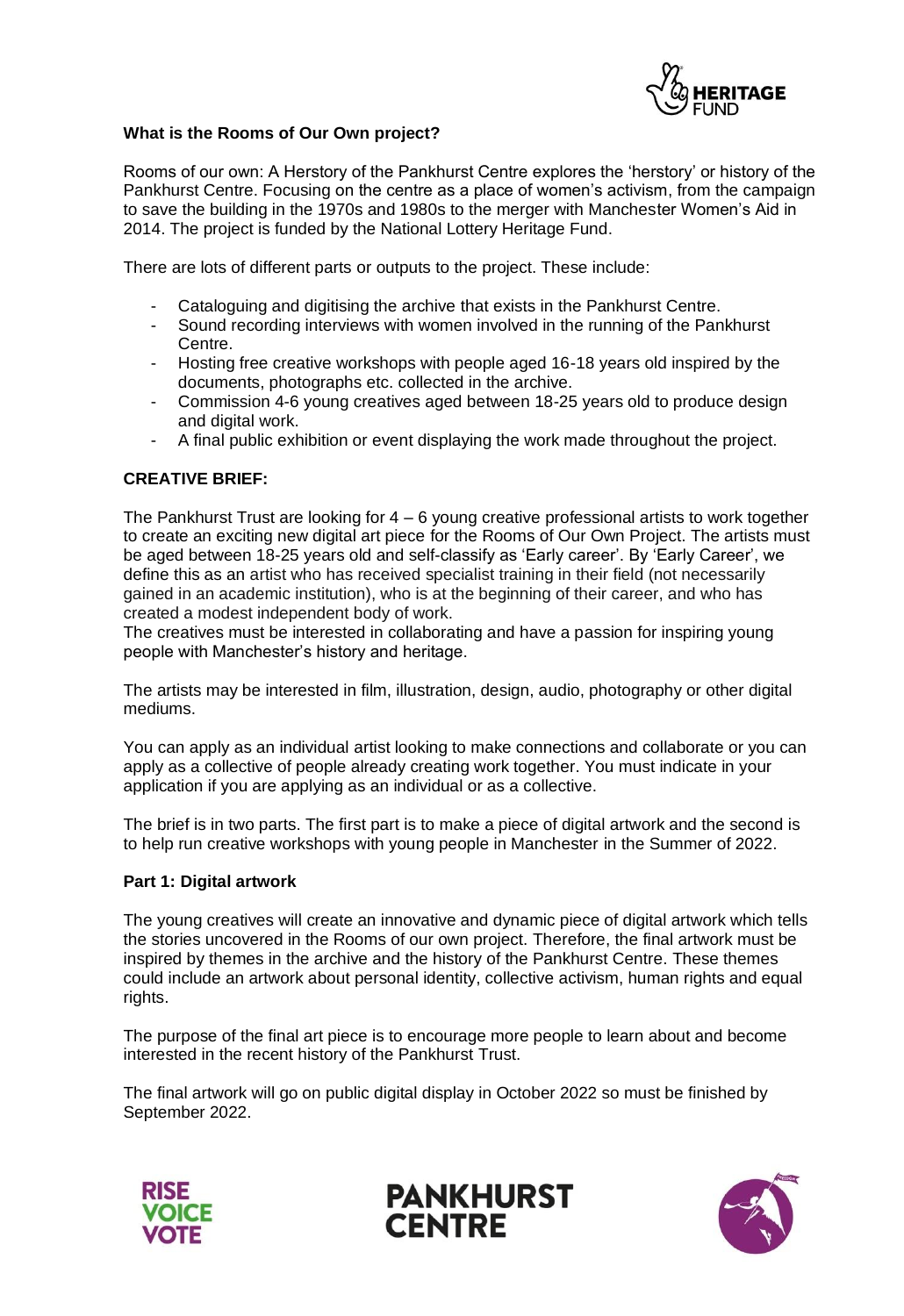

What format the artwork takes is currently open and will be based on the interests and skills of the artists commissioned. Some ideas for the final artwork could include:

- A short film documenting the project.
- A visual branding identity for the project which would include a designed logo, illustrations and a colour scheme.
- A digital timeline which shows the Pankhurst's history.
- Something digital which is interactive e.g. a website or a game.
- An online magazine or similar publication
- A piece of music

The Young Creatives will be supported by members of the Rooms of Our Own team including the Project Coordinator, Freelance Archivist and Engagement Coordinator. However, there is no additional budget to cover the costs of other artists or creatives so the entirety of the artwork must be made by the collective of artists.

The Young Creatives will be expected to attend regular meetings to discuss their ideas and share progress of the artwork. They will also be expected to come to the Pankhurst Trust to look through the archive and other collected material to inform their final artwork and ideas for the workshops.

#### **Part 2: Summer 2022 workshops**

Working closely with the Rooms of Our Own Engagement Coordinator, the young creatives will deliver art workshops aimed at people aged 16-18 years old. The content of these workshops is currently open and will be based on the Young Creatives own skills and interests. It will be a chance for the Young Creatives to share and teach their skills such as filmmaking, music recording, animation, illustration or design. Young people coming to the workshops could come from community groups such as Reclaim and the Proud Trust.

#### **How to apply**

Please submit a C.V. or equivalent digital creative portfolio along with a written or audio recorded cover letter no longer than two pages in length and no more than 2 photographs or website links to previous creative projects.

In your cover letter you should evidence how you meet the person criteria, why you are interested in the brief, what your creative interests or specialisms are in (e.g., film making, illustration or graphic design), how the project would benefit your professional development and how you would respond to the creative brief.

Please write on your cover letter if you are applying as an individual wanting to collaborate with other artists or if you are applying as a collective of artists. If you are applying as a group of artists please briefly introduce every artist in your application but **only submit one application as a group.**

Please submit your application to Charlie Booth on [charlie@manchesterhistories.co.uk](mailto:charlie@manchesterhistories.co.uk) by the deadline **Tuesday 10th May 2022 at 5pm.**

Please write in the subject heading 'APPLICATION FOR YOUNG CREATIVES – ROOMS OF OUR OWN'

If you would like to speak to someone about the opportunity please email Charlie Booth on [charlie@manchesterhistories.co.uk](mailto:charlie@manchesterhistories.co.uk) or ring the Pankhurst Centre on [0161 273 5673](https://www.google.com/search?client=safari&rls=en&q=pankhurst+centre&ie=UTF-8&oe=UTF-8)





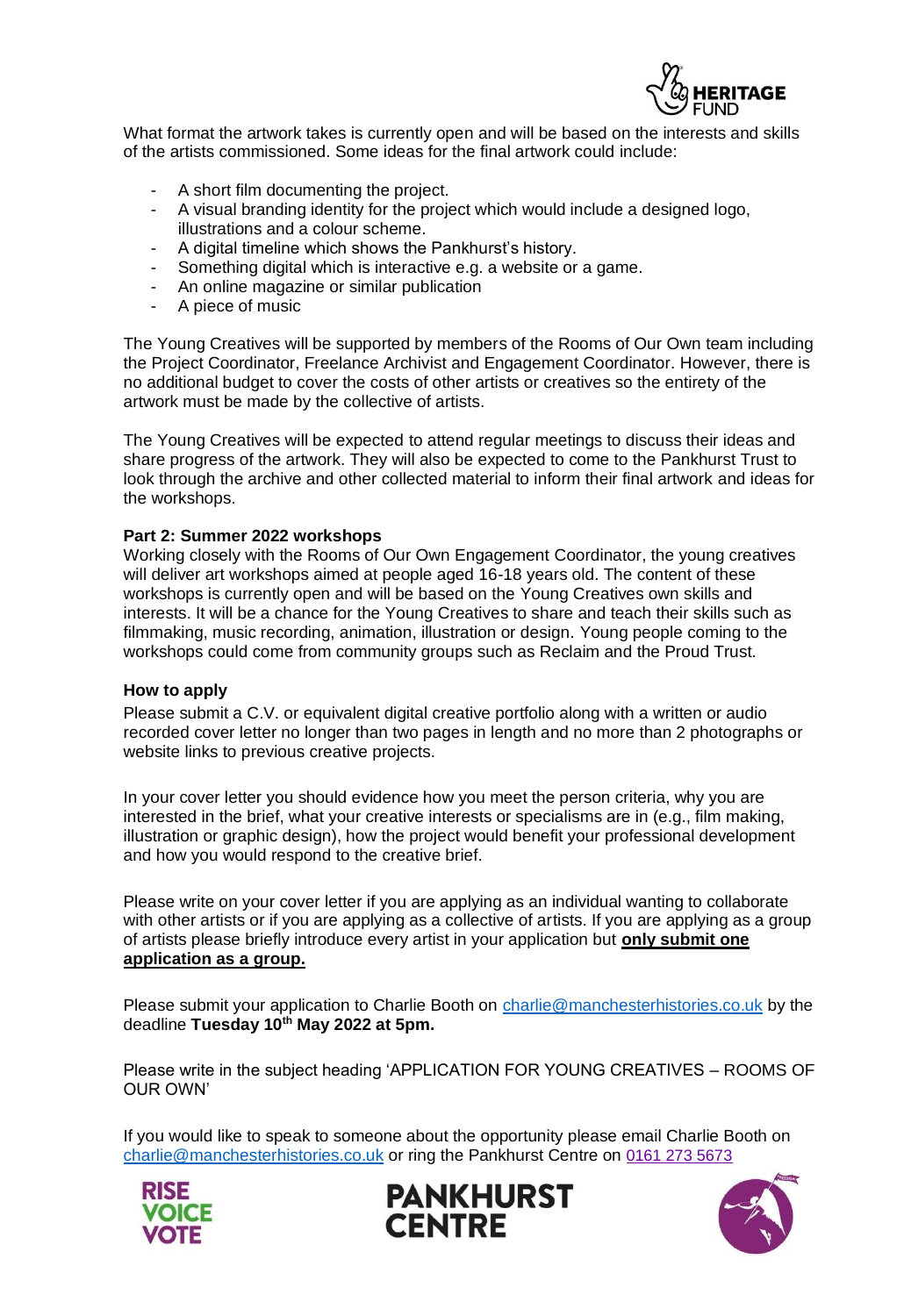

## **TIMELINE:**

For reference here is the proposed timeline of the project.

| Deadline for applications                                                                                                            | Tuesday 10 <sup>th</sup> May at 5pm                                                              |  |
|--------------------------------------------------------------------------------------------------------------------------------------|--------------------------------------------------------------------------------------------------|--|
| In person or on zoom interviews for shortlisted<br>artists                                                                           | Friday 27 <sup>th</sup> May                                                                      |  |
| Young Creatives begin the project                                                                                                    | Week commencing the 6 <sup>th</sup> June                                                         |  |
| Young Creatives meet with Heather Roberts to be<br>introduced to the archive                                                         | Week commencing the 13 <sup>th</sup> June                                                        |  |
| Young Creatives plot out their proposed lesson<br>plans for the summer school workshops with<br><b>Charlotte Davies</b>              | Week commencing the 20 <sup>th</sup> June                                                        |  |
| Young Creatives attend a reminiscing session with<br>the veterans to film / record that session and gather<br>info for their project | Week commencing the 27 <sup>th</sup> June                                                        |  |
| Further Research of the project – potentially<br>schedule in days where they can come to the<br>archive and look through boxes       | Week commencing the 4 <sup>th</sup> July                                                         |  |
| Delivery of summer school sessions                                                                                                   | Week commencing the 11 <sup>th</sup> July and<br>18 <sup>th</sup> July and 25 <sup>th</sup> July |  |
| Progress meeting on creative project – ideas,<br>research gathered. Presentation on proposed final<br>project to Charlie and Rachel. | Week commencing the 8 <sup>th</sup> August                                                       |  |
| First draft of film and or creative project delivered to<br>Charlie and Rachel for feedback                                          | Week commencing the 22 <sup>nd</sup> August                                                      |  |
| Final artwork delivered to Charlie and Rachel                                                                                        | Week commencing the<br>12 <sup>th</sup> September                                                |  |
| <b>Exhibition Opening at Manchester Central Library</b>                                                                              | Week commencing the<br>26 <sup>th</sup> September                                                |  |





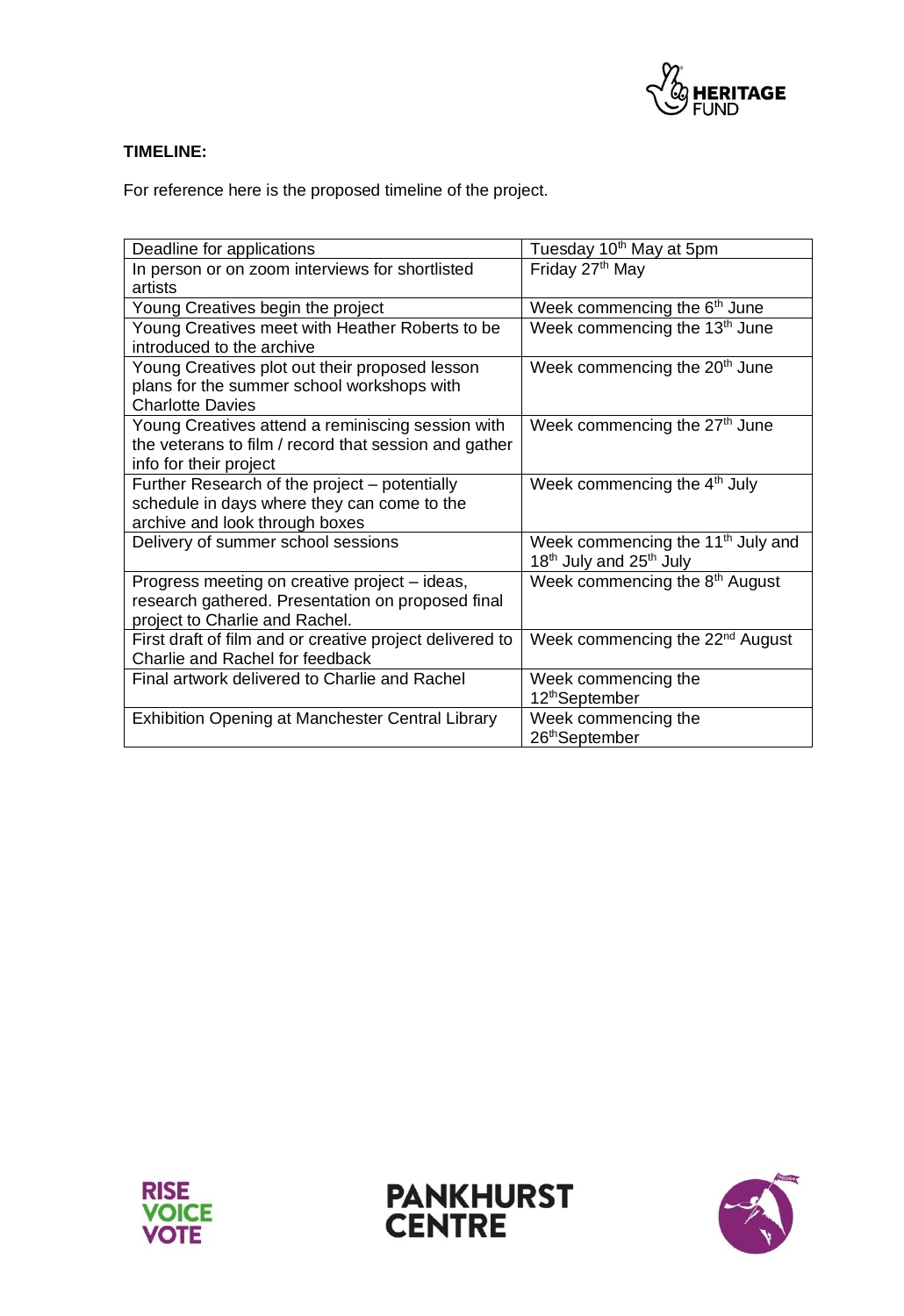

# **PERSON SPECIFICATION**

In your application, please evidence how you meet the criteria either as an individual or as a collective of artists.

Essential means we need you to have experience in this area of work to apply for the role.

Desirable means it would be good if you have experience in this area of work but if you do not it is ok and you should still apply for the role.

| <b>CRITERIA</b>                                                                                                                                    | <b>ESSENTIAL/</b><br><b>DESIRABLE</b> | <b>ASSESSED</b>            |  |  |
|----------------------------------------------------------------------------------------------------------------------------------------------------|---------------------------------------|----------------------------|--|--|
| EDUCATION/QUALIFICATION                                                                                                                            |                                       |                            |  |  |
| A formal qualification in a relevant creative subject.                                                                                             | D                                     | Application                |  |  |
| <b>EXPERIENCE</b>                                                                                                                                  |                                       |                            |  |  |
| Experience of being commissioned by museum,<br>heritage or cultural sectors.                                                                       | D                                     | Application /<br>Interview |  |  |
| Experience of completing creative projects within<br>an agreed timeframe and budget. This could have<br>been done during your educational studies. | E                                     | Application /<br>Interview |  |  |
| Experience of delivering creative workshops and<br>working with 16-25 year olds.                                                                   | D                                     | Application /<br>Interview |  |  |
| Experience of working with and being inspired by<br>archives                                                                                       | D                                     | Application /<br>Interview |  |  |
| Experience of working collaboratively with other<br>creatives                                                                                      | E                                     | Application /<br>Interview |  |  |
| <b>KNOWLEDGE AND UNDERSTANDING</b>                                                                                                                 |                                       |                            |  |  |
| Understanding of youth engagement initiatives<br>across the North West                                                                             | D                                     | Application /<br>Interview |  |  |
| Knowledge of Manchester's creative communities                                                                                                     | D                                     | Application/<br>Interview  |  |  |
| Interest in women's history and protest                                                                                                            | D                                     | Application /<br>Interview |  |  |
| <b>SKILLS AND ABILITIES</b>                                                                                                                        |                                       |                            |  |  |
| Excellent IT skills including digital media and online<br>platforms                                                                                | E                                     | Application /<br>Interview |  |  |
| Ability to effectively plan and organise own<br>workload and coordinate resources to meet<br>deadlines                                             | E                                     | Application /<br>Interview |  |  |